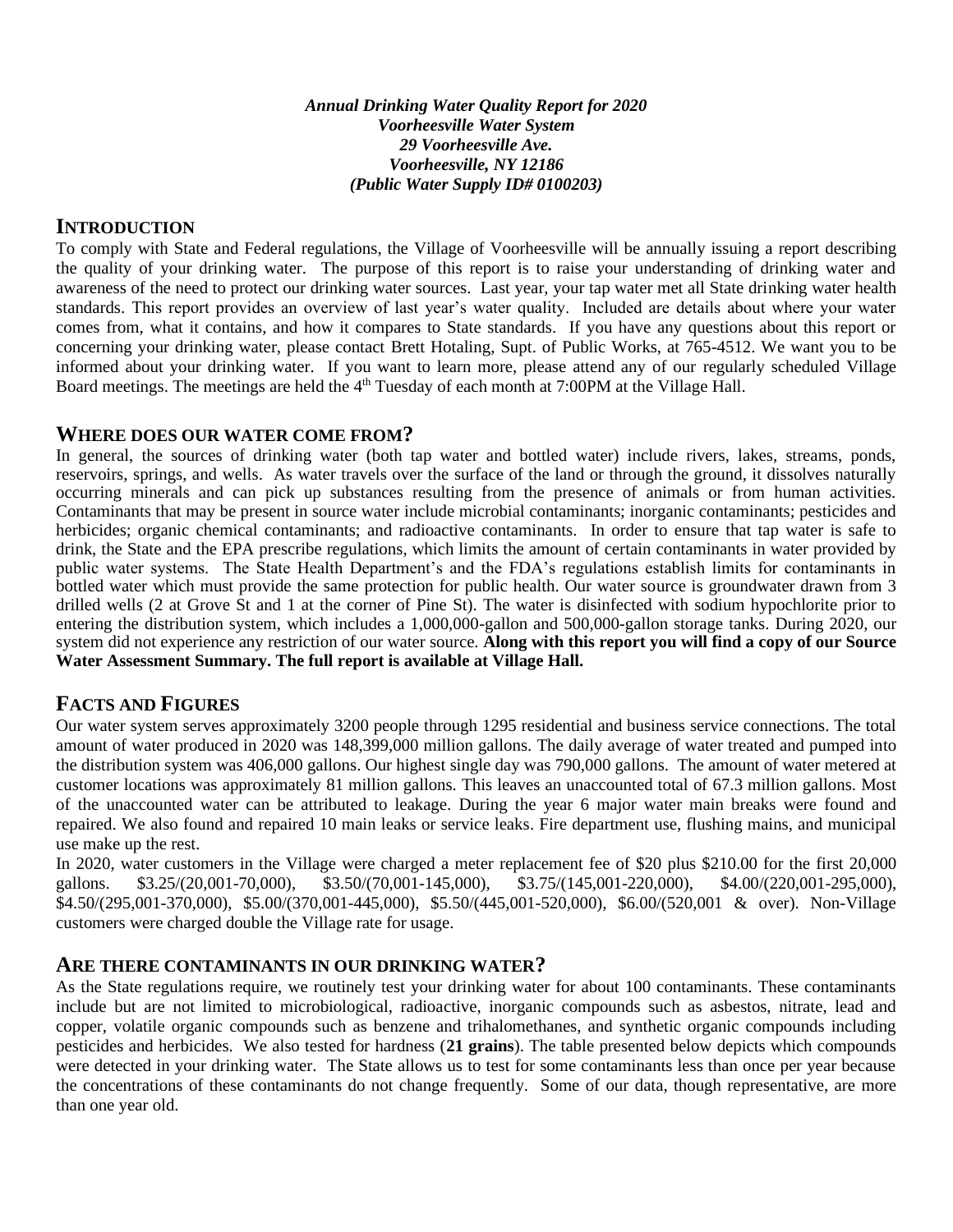It should be noted that all drinking water, including bottled drinking water, might reasonably be expected to contain at least small amounts of some contaminants. The presence of contaminants does not necessarily indicate that water poses a health risk. More information about contaminants and potential health effects can be obtained by calling the EPA's Safe Drinking Water Hotline (800-426-4791) or the Albany County Health Department at 447-4620.

| <b>Table of Detected Contaminants</b> |                     |                   |                                           |                          |                  |                                     |                                                                                                         |
|---------------------------------------|---------------------|-------------------|-------------------------------------------|--------------------------|------------------|-------------------------------------|---------------------------------------------------------------------------------------------------------|
| Contaminant                           | Violation<br>Yes/No | Date of<br>Sample | Level<br>Detected<br>(Highest)<br>(Range) | Unit<br>Measure-<br>ment | <b>MCLG</b>      | Regulatory<br>Limit (MCL,<br>or AL) | Likely Source of<br>Contamination                                                                       |
| Nitrates(well3+4)                     | N <sub>o</sub>      | 02/27/19          | 1.3                                       | Mg/L                     | 10               | 10                                  | Runoff from fertilizer use;                                                                             |
| Nitrates(well2)                       | No                  | 02/23/19          | 6.6                                       | Mg/l                     | 10               | 10                                  | leaching from septic tanks,<br>sewage; erosion of natural<br>deposits                                   |
| Chlorides                             | No                  | 09/09/20          | 220<br>$(184 - 224)$                      | Mg/L                     | N/A              | $MCL=250$                           | Naturally occurring or<br>indicative of road salt<br>contamination                                      |
| Sodium <sup>1</sup>                   | N <sub>o</sub>      | 05/07/20          | 120<br>$(104-129)$                        | Mg/L                     | N/A              | (See health<br>effects)             | Naturally occurring; Road<br>salt; Water softeners;<br>Animal waste.                                    |
| Copper <sup>2</sup>                   | N <sub>o</sub>      | 10/09/20          | .47<br>$(.07-.47)$                        | Mg/L                     | 1.3              | $AL = 1.3$                          | Corrosion of household<br>plumbing; Erosion of<br>natural deposits; leaching<br>from wood preservatives |
| Lead <sup>3</sup>                     | N <sub>o</sub>      | 10/9/20           | .007                                      | ug/L                     | $\boldsymbol{0}$ | $AL=15$<br>(See health<br>effects)  | Corrosion of household<br>plumbing; Erosion of<br>natural deposits                                      |
| Sulfates(well 3+4)                    | No                  | 05/17/19          | 49                                        | Mg/L                     | N/A              | $MCL = 250$                         | Naturally occurring.                                                                                    |
| Sulfates (well 2)                     | No                  | 05/17/19          | 48                                        | Mg/L                     | N/A              |                                     |                                                                                                         |
| Total<br>Trihalomethanes <sup>4</sup> | No                  | 08/18/16          | 32.3                                      | ug/L                     | N/A              | $MCL=80$                            | By-product of drinking<br>water chlorination needed to                                                  |
| <b>Total Halocetic</b><br>Acids       | N <sub>o</sub>      | 08/18/16          | $\mathbf{1}$                              | $\frac{u g}{l}$          | N/A              | $MCL=60$<br>(see health<br>effects) | kill harmful organisms.<br>TTHMs are formed when<br>source water contains large                         |
| <b>Barium</b>                         | No                  | 07/31/18          | .05                                       | mg/L                     | $\mathbf{2}$     | $\overline{2}$                      | amounts of organic matter.<br>Erosion of natural deposit.                                               |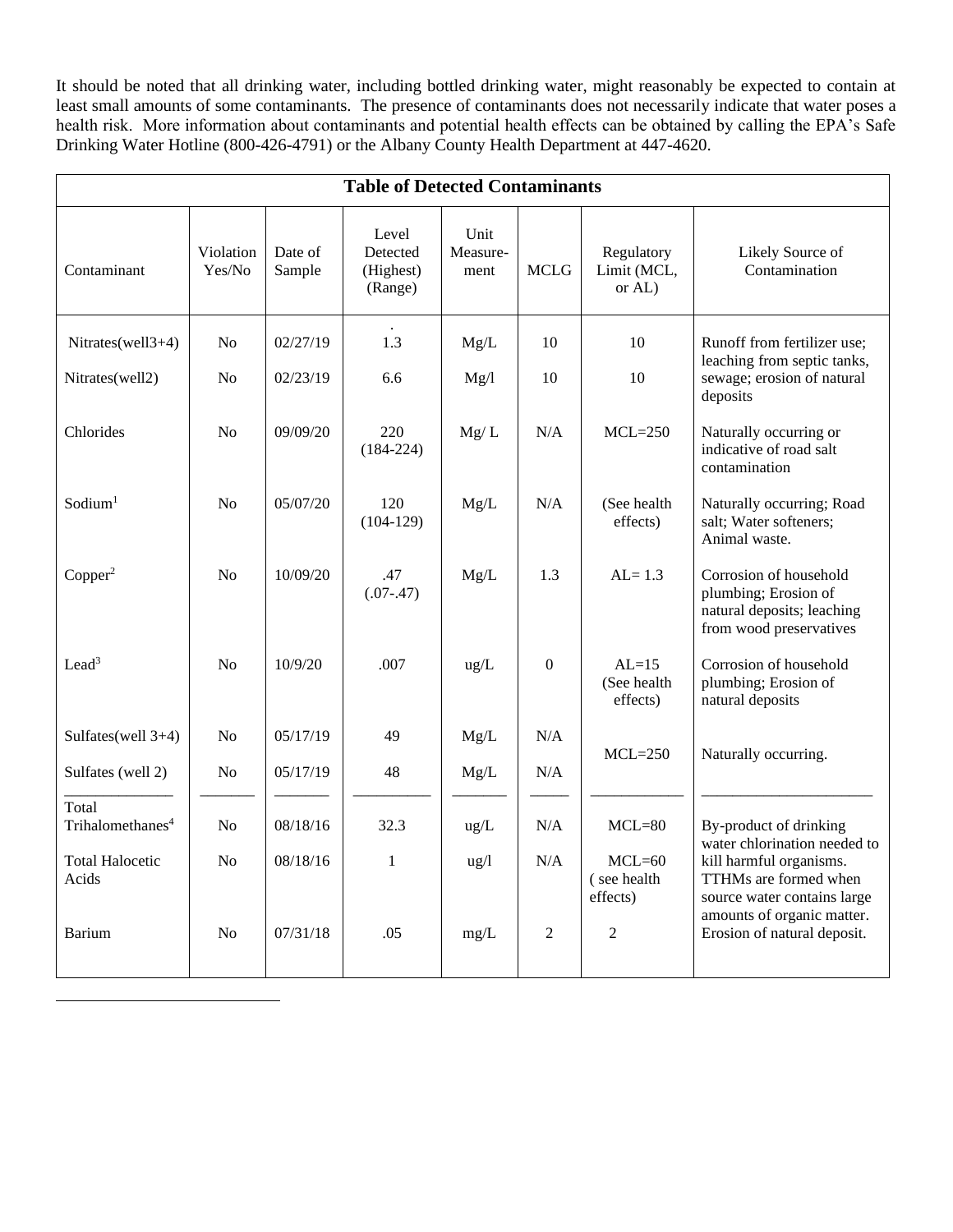#### **Notes:**

1 – *Sodium*; **Water containing more than 20 mg/L of sodium should not be used for drinking water by people on severely restricted sodium diets. Water containing more than 270 mg/L of sodium should not be used by people on moderately restricted sodium diets**.

 $2 -$ The level presented represents the 90<sup>th</sup> percentile of the 20 sites tested.

 $3$  – The level presented represents the  $90<sup>th</sup>$  percentile of the 20 samples collected. The action level for lead was not exceeded. "Infants and young children are typically more vulnerable to lead in drinking water than the general population. It is possible that lead levels at your home may be higher than at other homes in the community as a result of materials used in your home's plumbing. If you are concerned about elevated lead levels in your home's water, you may wish to have your water tested. You should also flush your tap for 30 seconds to 2 minutes before using tap water. Additional information is available from the Safe Drinking Water Hotline (1-800-426-4791)."

4- Some people who drink water containing trihalomethanes or halocetic acids in excess of the MCL over many years may experience problems with their liver, kidneys or central nervous system and may have an increased risk of cancer.

5-Some people who drink water containing barium in excess of the MCL over many years could experience an increase in their blood pressure.

### **Definitions:**

*Maximum Contaminant Level*(MCL): The highest level of a contaminant that is allowed in drinking water. MCLs are set as close to the MCLGs as feasible.

*Maximum Contaminant Level Goal* (MCLG): The level of a contaminant in drinking water below which there is no known or expected risk to health. MCLGs allow for a margin of safety.

*Maximum Residual Disinfectant Level* (MRDL): The highest level of a disinfectant allowed in drinking water. There is convincing evidence that addition of a disinfectant is necessary for control of microbial contaminants.

*Maximum Residual Disinfectant Level Goal* (MRDLG): The level of a drinking water disinfectant below which there is no known or expected risk to health. MRDLGs do not reflect the benefits of the use of disinfectants to control microbial contamination.

*Action Level* (AL): The concentration of a contaminant, which, if exceeded, triggers treatment, or other requirements, which a water system must follow.

*Milligrams per liter* (mg/l): Corresponds to one part of liquid in one million parts of liquid (parts per million - ppm). *Micrograms per liter* (ug/l): Corresponds to one part of liquid in one billion parts of liquid (parts per billion - ppb).

## **WHAT DOES THIS INFORMATION MEAN?**

As you can see by the table, our system had no violations. We have learned through our testing that some contaminants have been detected; however, these contaminants were detected below New York State requirements.

# **DO I NEED TO TAKE SPECIAL PRECAUTIONS?**

Although our drinking water met or exceeded state and federal regulations, some people may be more vulnerable to disease causing microorganisms or pathogens in drinking water than the general population. Immuno-compromised persons such as persons with cancer undergoing chemotherapy, persons who have undergone organ transplants, people with HIV/AIDS or other immune system disorders, some elderly, and infants can be particularly at risk from infections. These people should seek advice from their health care provider about their drinking water. EPA/CDC guidelines on appropriate means to lessen the risk of infection by Cryptosporidium, Giardia and other microbial pathogens are available from the Safe Drinking Water Hotline (800-426-4791). You may also check EPA's drinking water web site (*[www.epa.gov/safewater/](http://www.epa.gov/safewater/)*) or the DOH web site (*www.health.state.ny.gov)*.